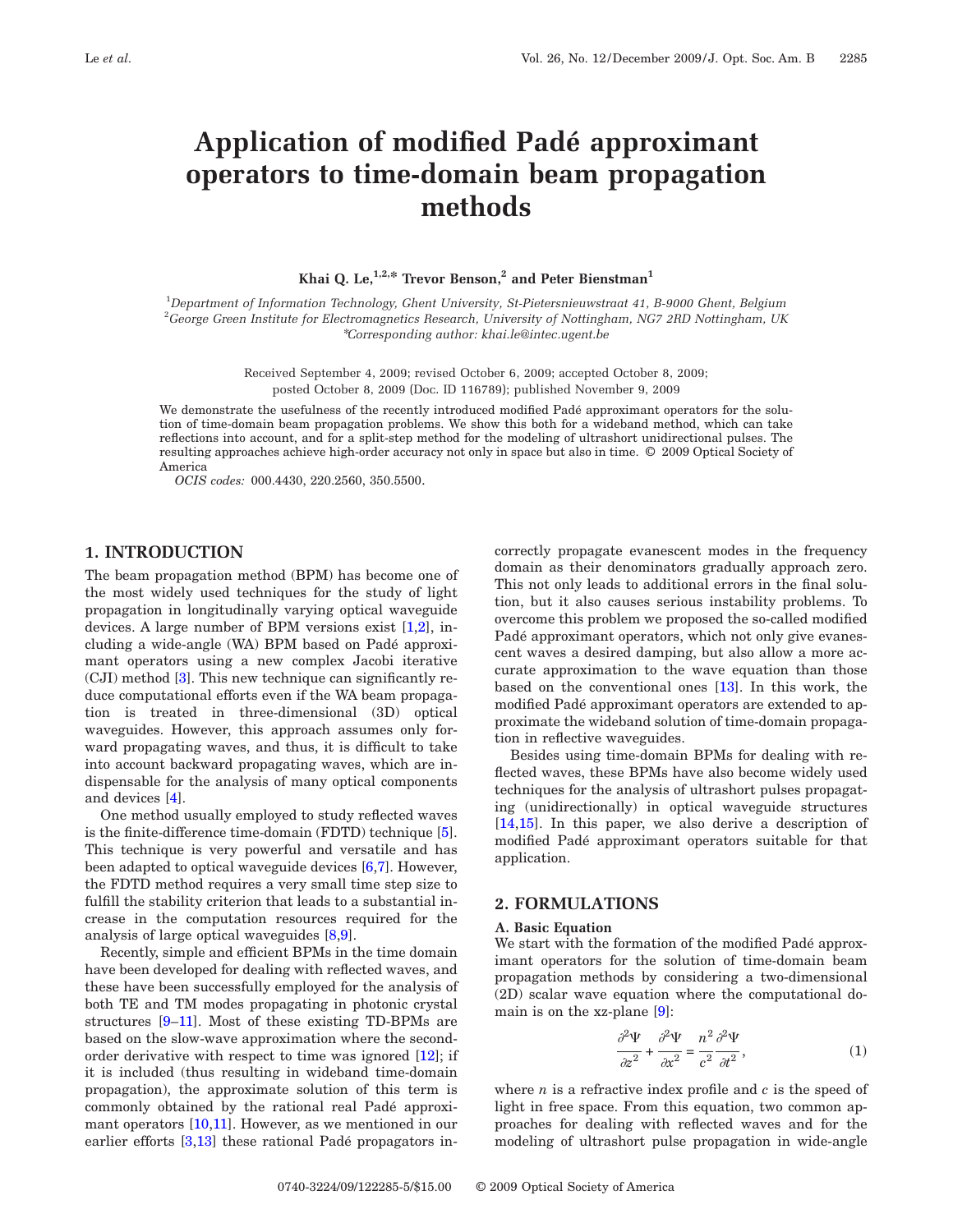structures can be obtained as follows in Subsection 2.B.

## **B. Method 1: Time-Domain BPMs for Treating Reflected Waves**

<span id="page-1-0"></span>The formal solution of Eq. [\(1\)](#page-0-0) with a slowly varying complex amplitude is given by

$$
\Psi(x,z,t) = \psi(x,z,t) \exp(i\omega_0 t). \tag{2}
$$

(We obviously only consider waves propagating forward in time; the method is fully reflective since no approximation is made in the propagation direction). By substituting Eq.  $(2)$  into Eq.  $(1)$ , we obtained

$$
\frac{\partial^2 \psi}{\partial t^2} + 2i \omega_0 \frac{\partial \psi}{\partial t} = P \psi,
$$
\n(3)

<span id="page-1-3"></span><span id="page-1-1"></span>where  $P = c^2 / n^2 (\partial^2 / \partial x^2 + \partial^2 / \partial z^2) + \omega_0^2$  and  $\omega_0$  is the center angular frequency. A formal solution of Eq.  $(3)$  can be written in the following well-known form [\[16\]](#page-4-15):

$$
\frac{\partial \psi}{\partial t} = -i \omega_0 (1 - \sqrt{1 - X}) \psi, \tag{4}
$$

with  $X = P/\omega_0^2$ . In addition, to allow numerical methods to solve Eq. [\(3\)](#page-1-1) effectively its approximate solution is usually obtained by the conventional Padé approximant method. The conventional Padé propagators are well known and result from the recurrence relation with the initial value of  $\partial/\partial t|_0=0$  in the following form:

$$
\frac{\partial}{\partial t}\Big|_{n+1} = -i\omega_0 \frac{\frac{X}{2}}{1 - \frac{j}{\omega_0} \frac{\partial}{\partial t}}.
$$
 (5)

<span id="page-1-2"></span>For  $\partial/\partial t|_2$ , this gives us the well-known Padé (1,1) approximant-based wideband beam propagation formula:

$$
\frac{\partial \psi}{\partial t} \approx -i\omega_0 \frac{\frac{X}{2}}{1 - \frac{X}{4}} \psi.
$$
 (6)

If Eq. [\(6\)](#page-1-2) is compared to the formal solution of wave equation given in Eq.  $(4)$ , we obtain the approximation formula

$$
1 - \sqrt{1 - X} \approx \frac{\frac{X}{2}}{1 - \frac{X}{4}}.
$$
 (7)

Since the operator *X* has a real spectrum, it is useful to consider the approximation of  $1-\sqrt{1-X}$  by the conventional Padé approximant propagation operator. Figure [1](#page-1-4) shows the absolute value of  $1-\sqrt{1-X}$  and its first-order Padé (1,1) approximant as a function of *X*.

However, as the denominator of the Padé (1,1) approximant gradually approaches zero its absolute value approaches  $\infty$ , as can clearly be seen in Fig. [2.](#page-1-5) Physically this means that the conventional Padé approximant in-

<span id="page-1-4"></span>

Fig. 1. (Color online) The absolute values of  $1-(1-X)^{1/2}$ , its first-order standard Padé approximant  $(X/2)/(1-X/4)$  and modified Padé approximant  $(X/2)/(1-X/\{4(1+i\beta) \})$  with respect to X.

correctly propagates the evanescent modes. To circumvent this problem we proposed the so-called modified Padé approximant operators [\[3\]](#page-4-2) by using a different initial value. To apply the modified operators for the timedomain wave equation in this work, the initial value is set at  $\partial/\partial t|_0=-\omega_0\beta$  where  $\beta$  is a damping parameter. For  $\partial/\partial t|_2$  the first-order modified Padé (1,1) approximant operator is given as follows:

$$
\frac{\partial \psi}{\partial t} \approx -i\omega_0 \frac{\frac{X}{2}}{1 - \frac{X}{4\left(1 + i\frac{\beta}{2}\right)}} \psi.
$$
 (8)

The absolute value of the modified Padé (1,1) approximant of  $1-\sqrt{1-X}$  is also depicted in Fig. [1.](#page-1-4) It is seen that our modified Padé approximant operator (with  $\beta=2$ ) allows more accurate approximations to the true equation than the conventional Padé approximant operator. Furthermore, the conventional rational Padé approximant incorrectly propagates the evanescent modes as their denominator gradually approaches zero while the modified

<span id="page-1-5"></span>

Fig. 2. (Color online) The absolute values of  $1-(1-X)1/2$  (black line), its first-order standard Padé approximant  $(X/2)/(1-X/4)$ and modified Padé approximant  $(X/2)/(1-X/{(4(1+i)det(z))})$ with respect to X.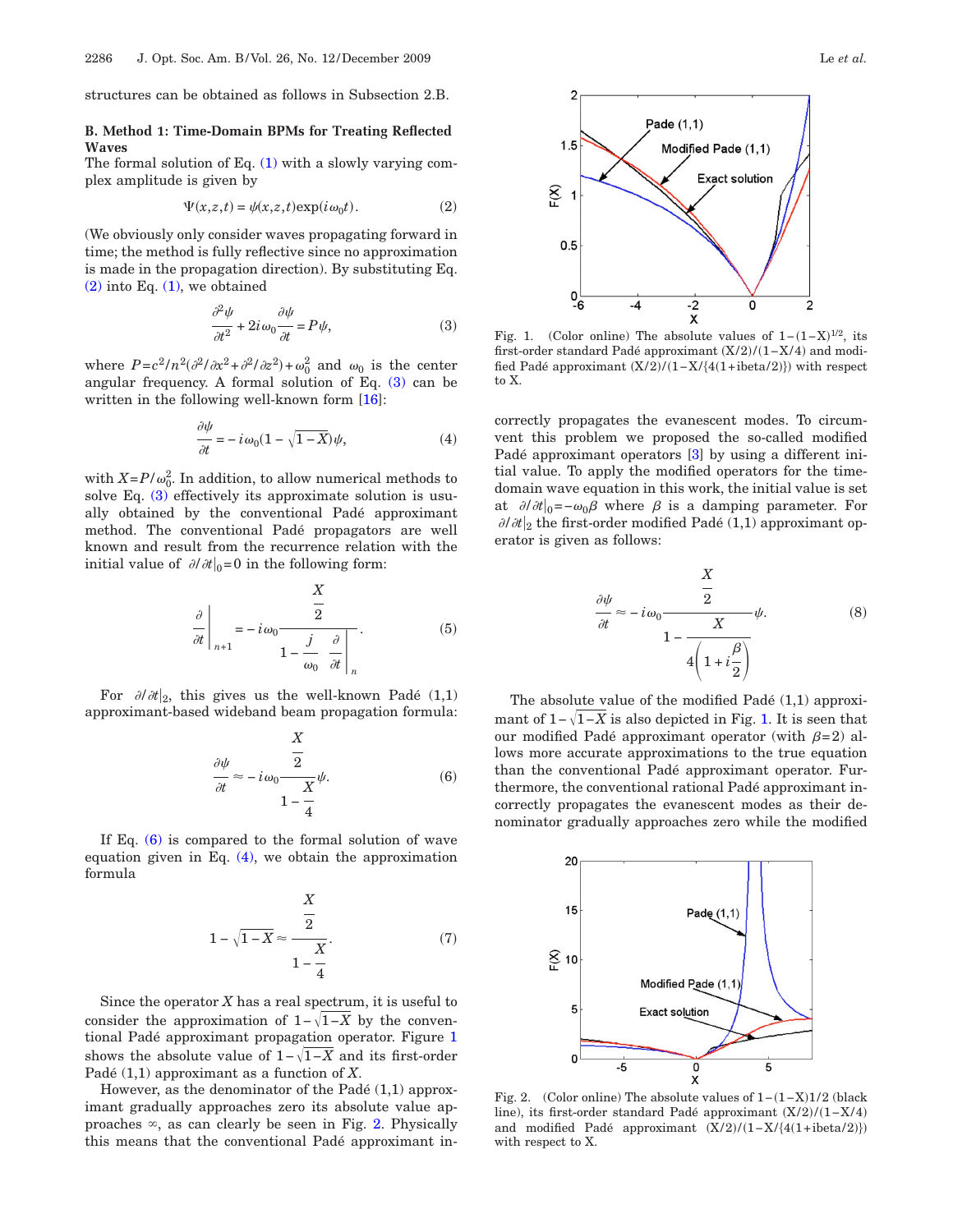Padé approximant gives the waves propagating in the evanescent region the desired damping as clearly seen in Fig. [2.](#page-1-5)

## **C. Method 2: Time-Domain BPMs for Modeling Ultrashort Pulses in Wide-Angle Structures**

Apart from being successful in treating reflected waves, these time-domain BPMs have also found a wide-range application in the analysis of ultrashort pulses propagating in wide-angle waveguides. To do so, the formal solution of the time-domain wave equation is rewritten under the slowly varying envelope approximation as follows [\[14\]](#page-4-13):

$$
\Psi(x,z,t) = \psi(x,z,t) \exp(ikz) \exp(i\omega_0 t), \tag{9}
$$

<span id="page-2-0"></span>with  $k = k_0 n_{ref}$ ,  $n_{ref}$  the reference refractive index,  $k_0$  the vacuum wavevector. Here, only waves that are propagating forward in space are retained.

By substituting Eq.  $(9)$  into Eq.  $(1)$ , we obtain

<span id="page-2-1"></span>
$$
\frac{\partial^2 \psi}{\partial z^2} + 2ik \frac{\partial \psi}{\partial z} + \frac{\partial^2 \psi}{\partial x^2} - \frac{n^2}{c^2} \left( \frac{\partial^2 \psi}{\partial t^2} + 2i \omega_0 \frac{\partial \psi}{\partial t} \right) + k_0^2 (n^2 - n_{ref}^2) \psi = 0.
$$
\n(10)

In order to calculate this efficiently, a moving time window is needed. Since a pulse will eventually disappear from the window after a certain number of propagation steps, the computational window should move along with the pulse at the group velocity of the pulse envelope. Therefore, a moving time coordinate  $\tau = t - v_g^{-1}z$  with arbitrary  $\nu_{g}$  should be used and Eq. [\(10\)](#page-2-1) can be expressed in the following form [\[15\]](#page-4-14):

$$
\frac{\partial^2 \psi}{\partial z^2} + 2ik \frac{\partial \psi}{\partial z} = Q\psi,
$$
\n(11)

<span id="page-2-2"></span>with  $Q = n^2/c^2 \partial^2/\partial \tau^2 + 2ik_0 n^2 (1/c - 1/\nu_g) \partial \psi / \partial \tau - \partial^2/\partial x^2$  $-k_0^2(n^2 - n_{ref}^2)$  and  $k_0 = \omega_0/c$ . It is easy to see that Eq. [\(11\)](#page-2-2) is in the same form as Eq.  $(3)$ . Therefore, by following the same steps as described in the above section one can easily obtain the modified Padé approximation to the timedomain wave equation.

# **3. EXAMPLES**

In this section, we employ the modified Padé (1,1) approximant operator for the two methods developed in the previous section, and numerically compare the results to those obtained by the conventional Padé (1,1) operator. For verification, we employ two different solvers to solve the time-domain Padé (1,1) approximant-based propagation equation effectively including the biconjugate gradients stabilized method (Bi-CGSTAB) [\[17\]](#page-4-16), and the CJI method [\[3\]](#page-4-2).

## **A. Optical Grating**

We consider an optical grating as shown in Fig. [3,](#page-2-3) where the number of grating periods is eight and the guiding core thickness is  $0.3 \mu$ m. Obviously, reflections are important in such a structure, so we use the method described in Subsection 2.B. The input pulse has a transverse profile  $\psi_0(x)$  corresponding to the fundamental mode of the

<span id="page-2-3"></span>

Fig. 3. (Color online) Optical grating with modulated refractive index with input pulse at time *t*=0 superimposed.

planar waveguide and a Gaussian profile in the longitudinal direction. At time *t*=0, it is given as

$$
\psi(x,z,t=0) = \psi_0(x) \exp\left[-\left(\frac{z-z_0}{w_0}\right)^2\right] \exp[-ik_{\text{eff}}(z-z_0)],\tag{12}
$$

where  $k_{\text{eff}}$  is the effective propagation constant,  $z_0$  is the center position of the input pulse, and  $w_0$  is the spot size. Here, we choose  $z_0=1 \mu m$ ,  $w_0=0.5 \mu m$ , and carrier center wavelength  $\lambda = 1.5 \mu m$ , respectively. The spatial distribution of the pulse at time *t*=0 is superimposed on Fig. [3.](#page-2-3)

The reflected pulse is monitored inside the waveguide at a certain reference point, which is indicated in Fig. [3.](#page-2-3) Figure [4](#page-2-4) shows the evolution of the field profile at that reference point. In order to show the benefits of the modified Padé (1,1) approximant operator, we calculate as a function of time the relative error (RE) of the field profile at the reference point defined as

$$
RE = \left[\frac{|\psi_p^{\Delta t} - \psi_p^{0.1 \text{ fs}}|^2}{|\psi_p^{0.1 \text{ fs}}|^2}\right]^{1/2},\tag{13}
$$

where  $\psi_p^{\Delta t}$  is the field profile at the reference point obtained with various time step resolutions and  $\psi_p^{0.1 \text{ fs}}$  is the reference solution obtained with the smallest time step resolution used of 0.1 fs. Figure [5](#page-3-0) shows this error both for the conventional Padé (cPade) and the modified one

<span id="page-2-4"></span>

Fig. 4. Time evolution of the field monitored at the reference point.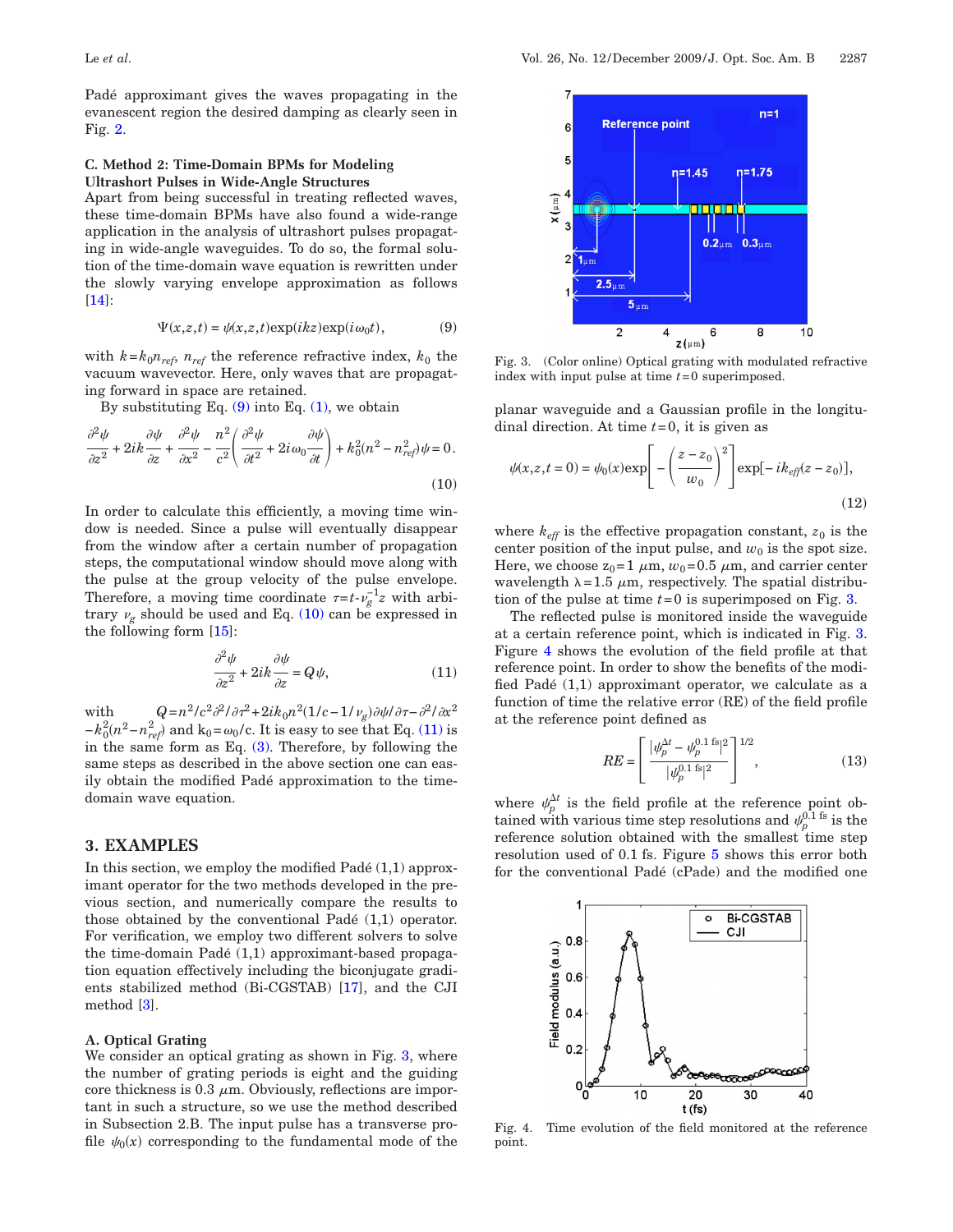<span id="page-3-0"></span>

Fig. 5. (Color online) Relative error of the field monitored at the reference point calculated by the modified gray curves (red online) and conventional black curves (blue online) Padé-based TD-BPM with various time steps using the field at 0.1 fs as a reference.

(mPade) with various time step resolutions (0.5 fs, 1 fs, 2 fs). The relative errors obtained by TD-BPM based on the modified Padé (1,1) operator are much smaller than those obtained by the conventional one. This is attributed to more accurate approximations to the wave equation of the modified operator. It leads to the conclusion that using the modified Padé operator allows for propagation with larger time steps for a given accuracy, which is beneficial for runtime.

#### **B. Y-Branch Waveguide**

As a second example, we look into the simulation of ultrashort pulse propagation in a Y-branch waveguide structure. Here, reflections are negligible, but the problem is wide-angle, so we use the method described in Subsection 2.C. In this waveguide the initial waveguide is split into two 10-degree tilted waveguides. The guiding core has an index of 3.6 and has a thickness  $0.25 \mu m$ while the refractive index of the cladding is 3.24, as shown in Fig. [6,](#page-3-1) and the wavelength is  $\lambda = 1.55 \mu$ m.

The input source is given by

$$
\psi(x,\tau) = \psi_0(x) \exp\left[-\left(\frac{c\,\tau - c\,\tau_0}{c\,T}\right)^2\right] \tag{14}
$$

<span id="page-3-1"></span>with  $\psi_0(x)$  being the fundamental mode of the planar waveguide and  $\tau_0$ =60 fs, T=20 fs as shown in Fig. [7\(a\).](#page-3-2)



Fig. 6. (Color online) 2D Y-branch waveguide.

<span id="page-3-2"></span>

Fig. 7. (Color online) Time evolution of transverse input field (a) and output fields after propagating 20  $\mu$ m calculated by TD-BPM based on the conventional (b) and the modified (c)  $Pad\acute{e}(1,1)$  approximant operator in the Y-branch waveguide. Each part of the figure shows the moving time window of width 120 fs used to monitor the pulse. The local waveguide geometry has been superimposed as a guide to the reader.

The same figure shows the ultrashort pulse after propagating 20  $\mu$ m calculated by the TD-BPM based on the conventional (b) and the modified (c) Padé (1,1) operator. We can see that the results of the conventional method are much more noisy compared to those of the modified method. To quantify the relative error this time we use the following formula:

$$
RE = \left[\frac{\int \int |\psi^{\Delta z} - \psi^{0.02 \mu m}|^2 dx d(c\tau)}{\int \int |\psi^{0.02 \mu m}|^2 dx d(c\tau)}\right]^{1/2},
$$
 (15)

where  $\psi^{\Delta z}$  are the output pulses obtained for various propagation steps and  $\psi^{0.02 \mu m}$  is the reference pulse obtained at a propagation step of 0.02  $\mu$ m. In Table [1](#page-3-3) we show these relative errors for pulses calculated by the conventional and the modified Padé-based TD-BPM with various propagation step resolutions  $(0.2 \mu m, 0.1 \mu m,$  $0.05 \mu$ m). It is clearly seen that the relative errors ob-

# <span id="page-3-3"></span>**Table 1. Relative Error (%) of Ultrashort Pulses Calculated by the Modified and Conventional Padé-Based TD-BPM with Various Propagation Steps Using a Pulse Modeled with 0.02**  $\mu$ m Step as **a Reference**

|                                    | Grid Size $(\mu m)$ |               |              |
|------------------------------------|---------------------|---------------|--------------|
| Operators                          | 0.2                 | 0.1           | 0.05         |
| Modified Padé<br>Conventional Padé | 47.9<br>69.1        | 4.78<br>22.81 | 3.22<br>8.61 |